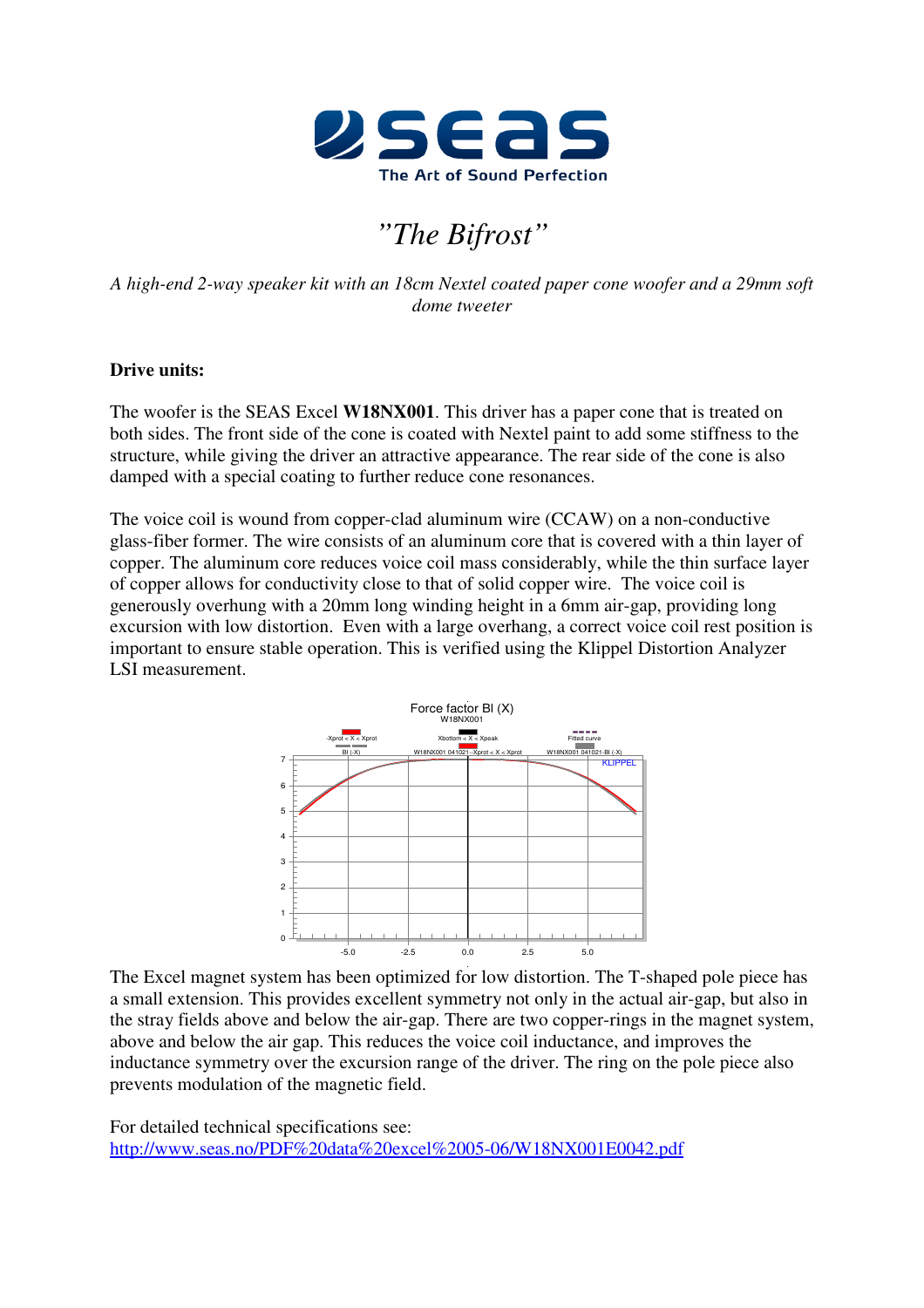The tweeter is the Excel **T29CF002 "Crescendo"**. This is a new "state of the art" tweeter from SEAS. The patented Hexadym magnet system first used in the "Millennium" tweeter has been modified with more powerful neodymium magnets, resulting in a tweeter with very high sensitivity and low distortion. The open structure of the Hexadym system provides a free airpath from the sound radiated from the rear side of the dome through the short, but well damped hole in the pole piece. The rear chamber is filled with an absorbing felt pad. The energy from the backside of the surround also radiates into a secondary chamber created by adding a small air volume between the top-plate and the sub-chassis. This volume is also damped using a foam insert.

The front plate is machined from solid aluminum and coated with Nextel paint. The soft parts are mounted on a separate, field replaceable sub-chassis. The voice coil is wound with a special "high-temp" wire that can handle very high power without burnout. To ensure mechanical reliability, even with a low crossover frequency, the voice coil is attached to the connection terminals using flexible tinsel leads.

The Crescendo uses the same 25cm voice coil diameter as other SEAS 1" tweeters, but the overall radiating area is increased through the use of a wider surround roll. The surround in this tweeter is not just a suspension component. Rather, it has been designed to give a considerable contribution both to the low and high frequency output.

The dome diaphragms are formed in-house, using proprietary equipment and processes. The basic diaphragm and surround profile was simulated in the FineCone program from Loudsoft. This FEM based software allows one to study how a diaphragm structure behaves over a specific frequency range. However, we cannot say that designing the Crescendo dome was accomplished by just punching some numbers into a computer. The design has been refined through hundreds of hours, with fine adjustment of the diaphragm forming tools, and a long process of developing a pre-coated textile material with the right properties. We have named the new textile Sonomex.

The combination of low moving mass, high force factor, and low resonance frequency results in a moving system with low Qts. The sloping response below 3 kHz confirms this. When developing the Bifrost kit, we discovered that the peak in the response caused by baffle edge diffraction was not as prominent as on drivers that measure flat in the test baffle we normally use for datasheet measurements. A normal rectangular loudspeaker box with a 20cm wide baffle with the tweeter centered on the width and offset towards the upper edge of the front baffle will provide significant gain in the region from 1 to 2 kHz, caused by the edge diffraction effects. So in this case, the sloping response of the Crescendo tweeter made the crossover simpler to design.

For detailed technical specifications see: http://www.seas.no/PDF%20data%20excel%2005-06/T29CF002%20E0040-06.pdf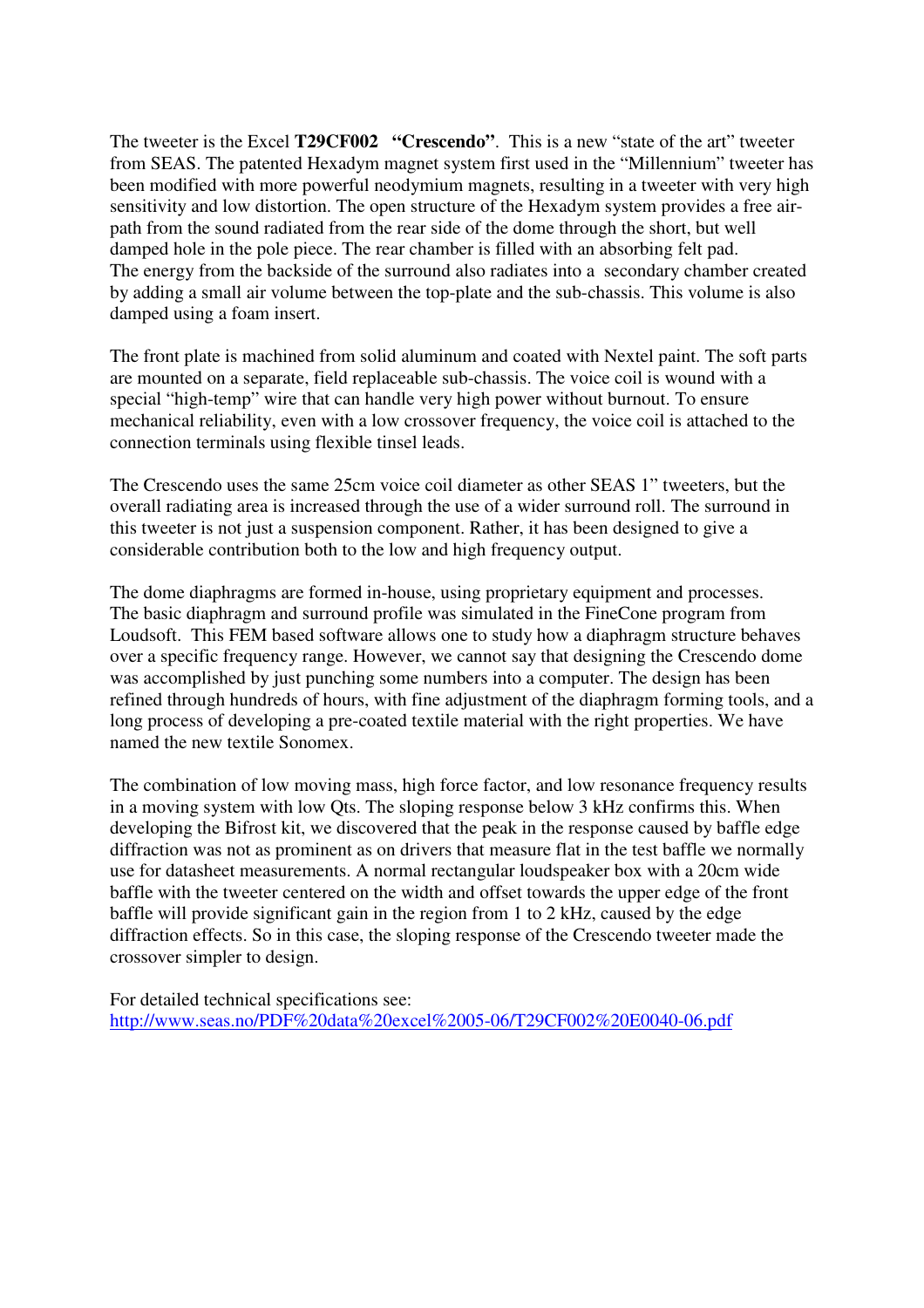## **Enclosure design:**

The woofer T/S parameters are found in the datasheet. This data was entered into the driver editor in the LspCAD software from IJdata. Using the "Table Lookup Optimizer" with 0.3ohms entered as added series resistance (dc resistance of inductor in series with the woofer) the QB3 alignment suggests a box volume of about 14 liters. We have instead chosen to make the box a bit larger than this and aim for an EBS alignment. The simulation shows the frequency response in a cabinet volume of 18 liters, with a port tuning at 42 Hz.



The simulated –3dB frequency in half-space is 45Hz.

To find the bass response most suitable for your room, I encourage you to experiment with both placement of the loudspeaker in the room and possibly also the port tuning.

I used a port with an inner diameter of 6cm and 18cm length. If you only can find ports with 5cm ID, the length should be 12cm, but the smaller area will lead to quite high airspeed in the port and possibly problems with chuffing noise. A port with ID 7cm should be 25cm long, but it will leave only 2.9cm from the port to the inside of the front baffle. A bent port might be a solution.

The box is constructed with a narrow front baffle. The internal box dimensions have a ratio of 1:1.6:2.8. This is done to distribute the internal standing waves over a broad frequency range. The box has two horizontal braces with large window openings. This divides the large side panels into smaller sections. The panel resonances of these sections are also distributed over a broader frequency range, and they can be more effectively attenuated through the use of e.g. bitumen pads.

There is 140grams of Acousto-Q stuffing inside the box. The stuffing was distributed in the two sections formed by the braces in the mid- to upper part of the box. The section where the port enters is kept open to allow a free airflow through the port.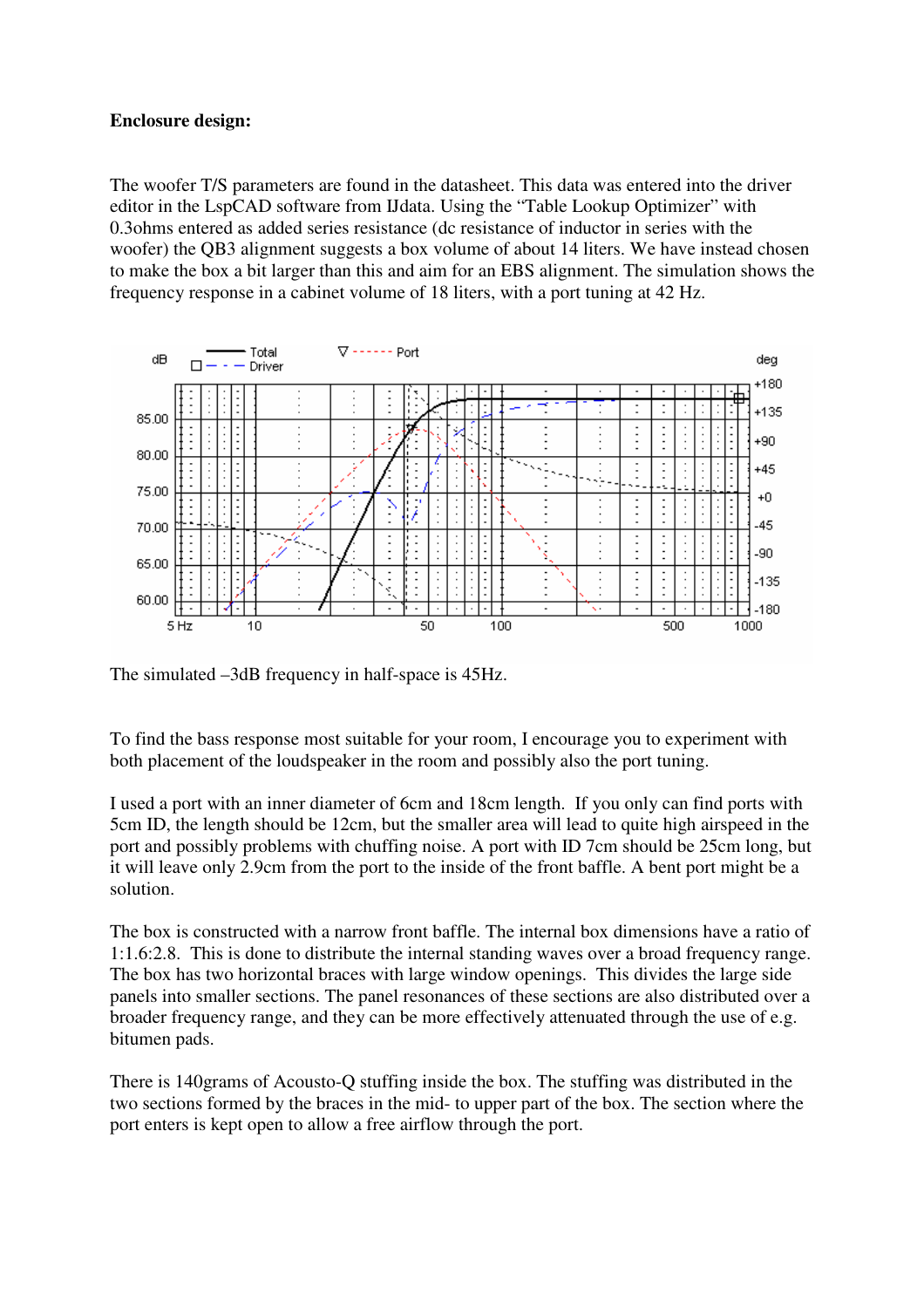

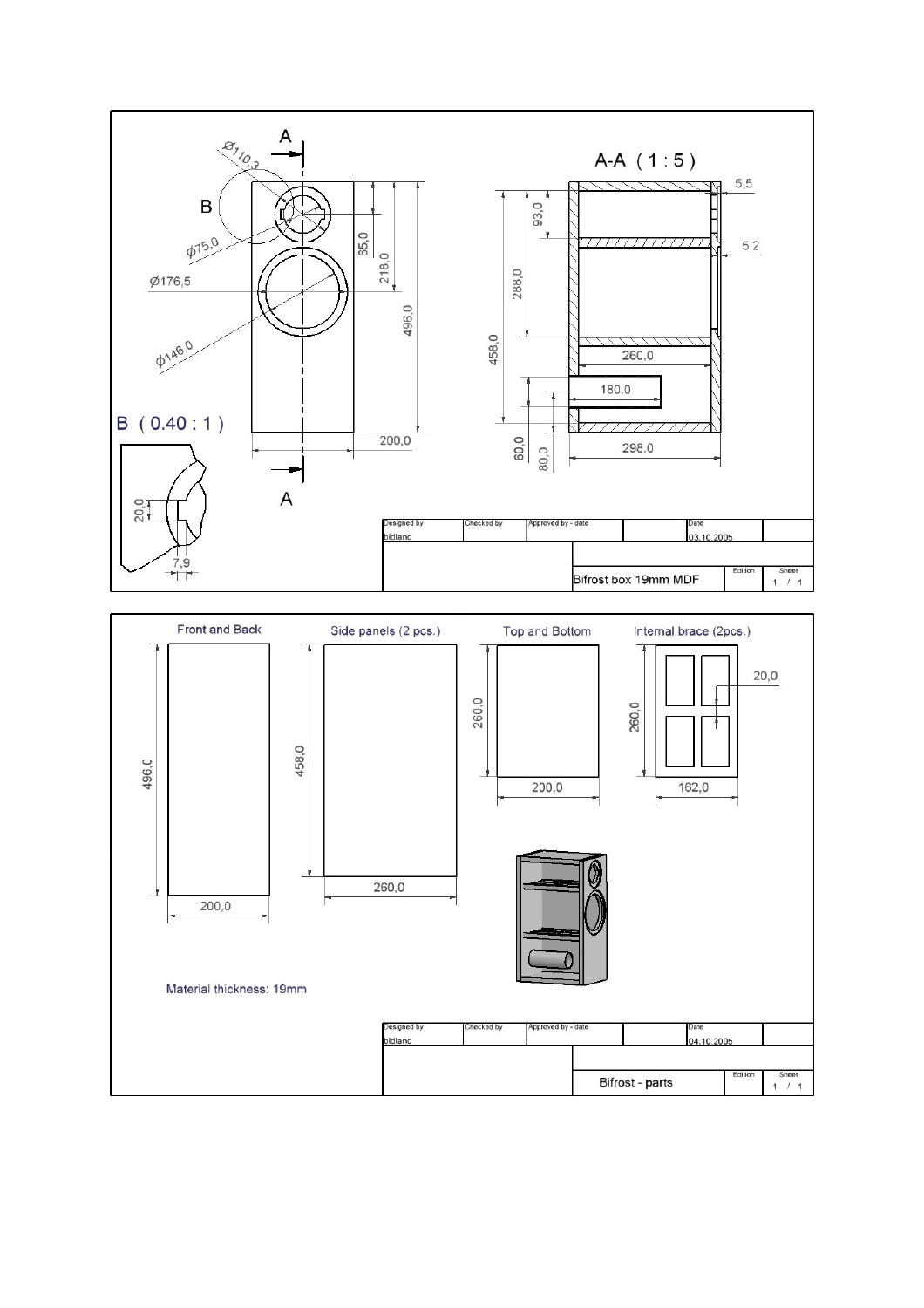### **Crossover network:**

The crossover is developed with the help of the LspCAD simulation software from IJdata. The drivers were measured in the box and the data was imported into the software to be used as a basis for the simulation.

Both drivers were measured with the microphone placed 1meter from the front baffle, centered on the tweeter axis. This way we get a precise measure of the phase difference due to different propagation time from the two drivers. With frequency, phase, and impedance imported into the software, it's quite easy to determine which network topology to use to get a good crossover summation.

The crossover was developed empirically, without confinement to the traditional textbook filter formulas. The drivers should be in phase at the crossover frequency, and the sum should be flat when both drivers are at –6 dB relative to the pass band level. Now the inevitable vertical off-axis cancellation, which is always present with the use of non-coincident drivers, is at least outside the listening axis (tweeter axis).

To accomplish this it was necessary to use a 2nd order electrical network in the high pass section and a 3<sup>rd</sup> order network for the low pass. Both drivers should be connected with the same polarity.

As you will see from the measurements below, there is a slight step in the axial frequency response above 2 kHz. This is a result of an adjustment made after some listening evaluation. The first prototype of the Bifrost measured flat above 2 kHz, but we found the sound image too intense. Measurements showed a peak in the off axis response caused by the difference in directivity between the woofer and the tweeter in the crossover region. By starting the tweeter roll-off a bit earlier, the off axis response is better and the sound is smoother and more natural.

The crossover frequency is 2.2 kHz.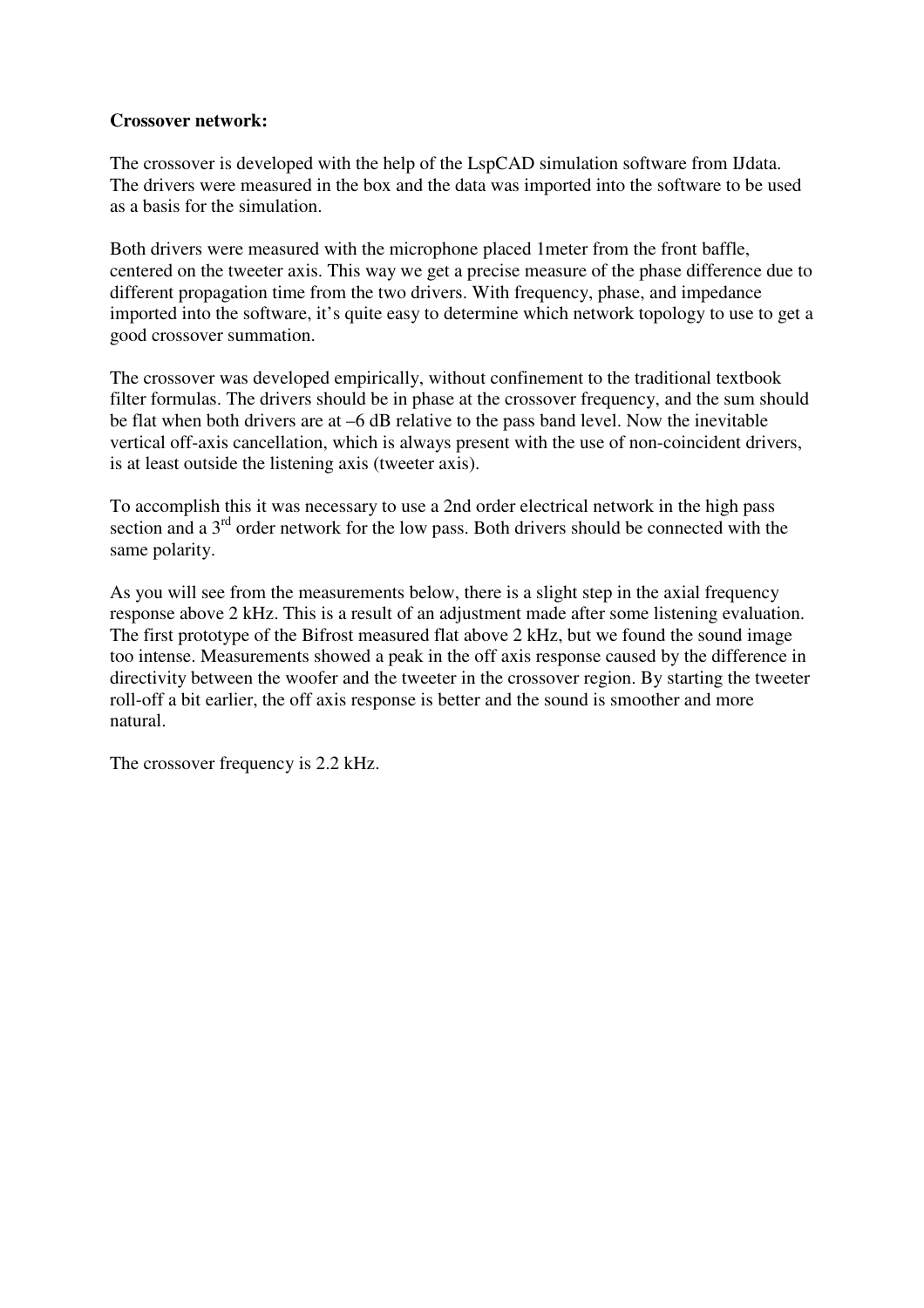CROSSOVER NETWORK BIFROST